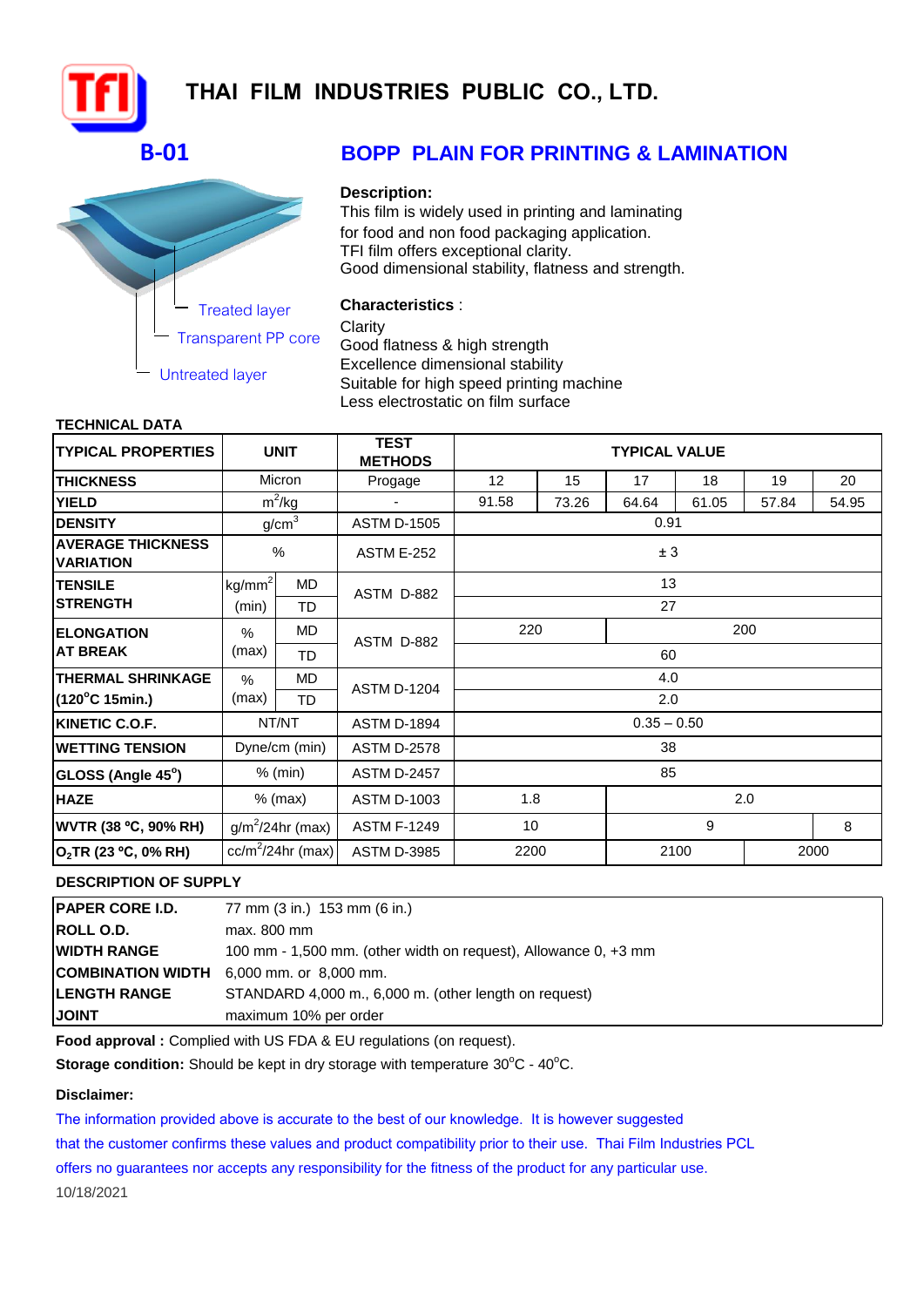

# **THAI FILM INDUSTRIES PUBLIC CO., LTD.**

# **B-01**



# **BOPP PLAIN FOR PRINTING & LAMINATION**

### **Description:**

This film is widely used in printing and laminating for food and non food packaging application. TFI film offers exceptional clarity. Good dimensional stability, flatness and strength.

## **Characteristics** :

**Clarity** 

Good flatness & high strength Excellence dimensional stability Suitable for high speed printing machine Less electrostatic on film surface

### **TECHNICAL DATA**

| <b>TYPICAL PROPERTIES</b>                    | <b>UNIT</b>              |                   | <b>TEST</b><br><b>METHODS</b> | <b>TYPICAL VALUE</b> |       |       |       |       |  |  |
|----------------------------------------------|--------------------------|-------------------|-------------------------------|----------------------|-------|-------|-------|-------|--|--|
| <b>THICKNESS</b>                             | Micron                   |                   | Progage                       | 23                   | 25    | 27    | 28    | 30    |  |  |
| <b>YIELD</b>                                 |                          | $m^2$ /kg         |                               | 47.78                | 43.96 | 40.70 | 39.25 | 36.63 |  |  |
| <b>DENSITY</b>                               |                          | g/cm <sup>3</sup> | <b>ASTM D-1505</b>            | 0.91                 |       |       |       |       |  |  |
| <b>AVERAGE THICKNESS</b><br><b>VARIATION</b> | $\%$                     |                   | <b>ASTM E-252</b>             | ± 3                  |       |       |       |       |  |  |
| <b>TENSILE</b>                               | kg/mm <sup>2</sup><br>MD |                   | ASTM D-882                    | 13                   |       |       |       |       |  |  |
| <b>ISTRENGTH</b>                             | (min)                    | TD                |                               | 27                   |       |       |       |       |  |  |
| <b>ELONGATION</b>                            | MD<br>$\%$               |                   | ASTM D-882                    | 200                  |       |       |       |       |  |  |
| <b>AT BREAK</b>                              | (max)                    | TD                |                               | 60                   |       |       |       |       |  |  |
| <b>THERMAL SHRINKAGE</b>                     | MD<br>%                  |                   | <b>ASTM D-1204</b>            | 4.0                  |       |       |       |       |  |  |
| $(120^{\circ}C 15$ min.)                     | (max)                    | TD                |                               | 2.0                  |       |       |       |       |  |  |
| KINETIC C.O.F.                               | NT/NT                    |                   | <b>ASTM D-1894</b>            | $0.35 - 0.50$        |       |       |       |       |  |  |
| <b>WETTING TENSION</b>                       |                          | Dyne/cm (min)     | <b>ASTM D-2578</b>            | 38                   |       |       |       |       |  |  |
| GLOSS (Angle 45°)                            | $%$ (min)                |                   | <b>ASTM D-2457</b>            | 85                   |       |       |       |       |  |  |
| <b>HAZE</b>                                  | $%$ (max)                |                   | <b>ASTM D-1003</b>            | 2.0                  |       |       |       |       |  |  |
| <b>WVTR (38 °C, 90% RH)</b>                  | $g/m^2/24$ hr (max)      |                   | <b>ASTM F-1249</b>            | 6                    |       |       | 5     | 4     |  |  |
| O <sub>2</sub> TR (23 °C, 0% RH)             | $cc/m^2/24hr$ (max)      |                   | <b>ASTM D-3985</b>            |                      | 1800  |       | 1700  | 1600  |  |  |

## **DESCRIPTION OF SUPPLY**

| <b>PAPER CORE I.D.</b> | 77 mm (3 in.) 153 mm (6 in.)                                    |
|------------------------|-----------------------------------------------------------------|
| <b>ROLL O.D.</b>       | max. 800 mm                                                     |
| <b>WIDTH RANGE</b>     | 100 mm - 1,500 mm. (other width on request), Allowance 0, +3 mm |
|                        | COMBINATION WIDTH 6,000 mm. or 8,000 mm.                        |
| <b>LENGTH RANGE</b>    | STANDARD 4,000 m., 6,000 m. (other length on request)           |
| <b>JOINT</b>           | maximum 10% per order                                           |

Food approval : Complied with US FDA & EU regulations (on request).

**Storage condition:** Should be kept in dry storage with temperature 30°C - 40°C.

### **Disclaimer:**

The information provided above is accurate to the best of our knowledge. It is however suggested that the customer confirms these values and product compatibility prior to their use. Thai Film Industries PCL offers no guarantees nor accepts any responsibility for the fitness of the product for any particular use. 10/18/2021